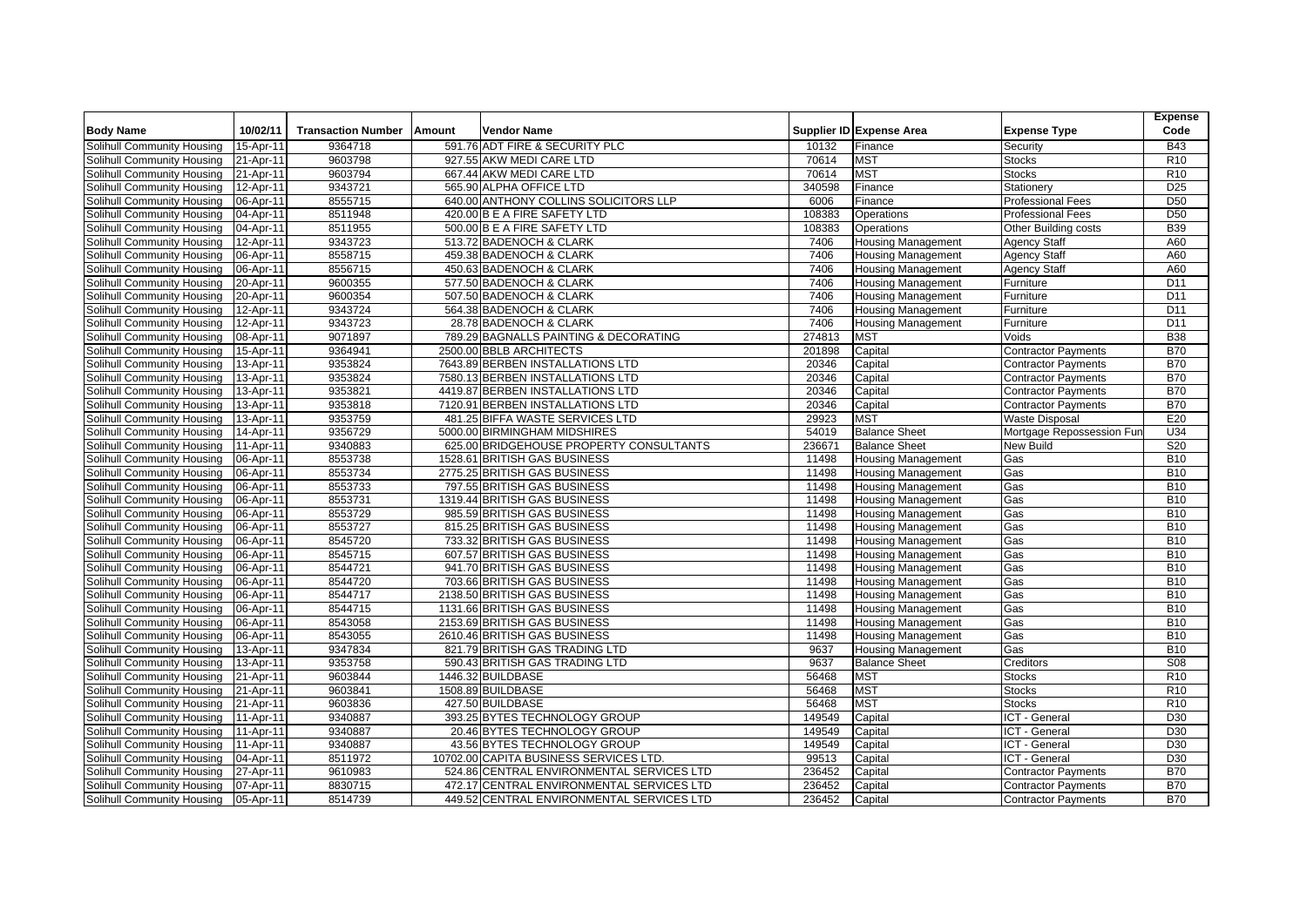| Solihull Community Housing        | 05-Apr-11 | 8514736 | 533.29 CENTRAL ENVIRONMENTAL SERVICES LTD  | 236452 | Capital                     | <b>Contractor Payments</b>   | <b>B70</b>       |
|-----------------------------------|-----------|---------|--------------------------------------------|--------|-----------------------------|------------------------------|------------------|
| Solihull Community Housing        | 05-Apr-11 | 8514728 | 569.14 CENTRAL ENVIRONMENTAL SERVICES LTD  | 236452 | Capital                     | <b>Contractor Payments</b>   | <b>B70</b>       |
| Solihull Community Housing        | 05-Apr-11 | 8514720 | 1113.63 CENTRAL ENVIRONMENTAL SERVICES LTD | 236452 | Capital                     | <b>Contractor Payments</b>   | <b>B70</b>       |
| Solihull Community Housing        | 11-Apr-11 | 9341058 | 982.02 CENTRAL ENVIRONMENTAL SERVICES LTD  | 236452 | <b>MST</b>                  | <b>External Structures</b>   | <b>B33</b>       |
| Solihull Community Housing        | 07-Apr-11 | 8809726 | 944.25 CENTRAL ENVIRONMENTAL SERVICES LTD  | 236452 | <b>MST</b>                  | General Building Costs       | <b>B30</b>       |
| Solihull Community Housing        | 07-Apr-11 | 8809727 | 944.25 CENTRAL ENVIRONMENTAL SERVICES LTD  | 236452 | <b>MST</b>                  | <b>Internal Works</b>        | <b>B31</b>       |
| Solihull Community Housing        | 05-Apr-11 | 8514738 | 517.71 CENTRAL ENVIRONMENTAL SERVICES LTD  | 236452 | <b>MST</b>                  | <b>Internal Works</b>        | <b>B31</b>       |
| Solihull Community Housing        | 05-Apr-11 | 8514721 | 418.85 CENTRAL ENVIRONMENTAL SERVICES LTD  | 236452 | <b>MST</b>                  | <b>Internal Works</b>        | <b>B31</b>       |
| Solihull Community Housing        | 07-Apr-11 | 8809725 | 812.50 CENTRAL ENVIRONMENTAL SERVICES LTD  | 236452 | <b>MST</b>                  | <b>External Structures</b>   | <b>B33</b>       |
| Solihull Community Housing        | 07-Apr-11 | 8809728 | 944.25 CENTRAL ENVIRONMENTAL SERVICES LTD  | 236452 | <b>MST</b>                  | <b>Internal Works</b>        | <b>B31</b>       |
| Solihull Community Housing        | 05-Apr-11 | 8514737 | 486.40 CENTRAL ENVIRONMENTAL SERVICES LTD  | 236452 | <b>MST</b>                  | <b>Internal Works</b>        | <b>B31</b>       |
| Solihull Community Housing        | 05-Apr-11 | 8514735 | 460.58 CENTRAL ENVIRONMENTAL SERVICES LTD  | 236452 | <b>MST</b>                  | <b>Internal Works</b>        | <b>B31</b>       |
| Solihull Community Housing        | 05-Apr-11 | 8514724 | 596.96 CENTRAL ENVIRONMENTAL SERVICES LTD  | 236452 | <b>MST</b>                  | <b>Internal Works</b>        | <b>B31</b>       |
| Solihull Community Housing        | 27-Apr-11 | 9610774 | 615.00 CHARTER OFFICE EQUIPMENT LTD        | 9886   | Operations                  | Furniture                    | D <sub>11</sub>  |
| Solihull Community Housing        | 06-Apr-11 | 8658715 | 750.00 CHARTERED INSTITUTE OF HOUSING      | 9889   | Policy & Corporate Services | <b>Professional Fees</b>     | $\overline{D50}$ |
| Solihull Community Housing        | 06-Apr-11 | 8543041 | 5362.50 CHRIS KNIGHT CONSULTANCY           | 261337 | <b>Housing Management</b>   | <b>Professional Fees</b>     | D <sub>50</sub>  |
| Solihull Community Housing        | 06-Apr-11 | 8543040 | 6000.00 CHRIS KNIGHT CONSULTANCY           | 261337 | <b>Housing Management</b>   | <b>Professional Fees</b>     | <b>D50</b>       |
| Solihull Community Housing        | 19-Apr-11 | 9597850 | 6389.81 CHUBB FIRE LTD                     | 11217  | Capital                     | <b>Contractor Payments</b>   | <b>B70</b>       |
| Solihull Community Housing        | 19-Apr-11 | 9597850 | 3178.97 CHUBB FIRE LTD                     | 11217  | Capital                     | <b>Contractor Payments</b>   | <b>B70</b>       |
| Solihull Community Housing        | 20-Apr-11 | 9599759 | 528.00 CHUBB FIRE LTD                      | 11217  | Operations                  | Other Building costs         | <b>B39</b>       |
| Solihull Community Housing        | 20-Apr-11 | 9599758 | 1189.57 CHUBB FIRE LTD                     | 11217  | Operations                  | Other Building costs         | <b>B39</b>       |
| Solihull Community Housing        | 20-Apr-11 | 9599757 | 1982.08 CHUBB FIRE LTD                     | 11217  | Operations                  | Other Building costs         | <b>B39</b>       |
| Solihull Community Housing        | 20-Apr-11 | 9599756 | 1982.62 CHUBB FIRE LTD                     | 11217  | Operations                  | Other Building costs         | <b>B39</b>       |
| Solihull Community Housing        | 15-Apr-11 | 9365717 | 443.22 CHUBB FIRE LTD                      | 11217  | Operations                  | Other Building costs         | <b>B39</b>       |
| Solihull Community Housing        | 15-Apr-11 | 9365716 | 884.46 CHUBB FIRE LTD                      | 11217  | Operations                  | Other Building costs         | <b>B39</b>       |
| Solihull Community Housing        | 15-Apr-11 | 9365715 | 532.53 CHUBB FIRE LTD                      | 11217  | Operations                  | Other Building costs         | <b>B39</b>       |
| <b>Solihull Community Housing</b> | 13-Apr-11 | 9347847 | 17008.80 CHUBB FIRE LTD                    | 11217  | Operations                  | Other Building costs         | <b>B39</b>       |
| Solihull Community Housing        | 15-Apr-11 | 9367729 | 523.47 COLLECTIVE ENTERPRISE LTD           | 200600 | Finance                     | Stationery                   | D <sub>25</sub>  |
| Solihull Community Housing        | 15-Apr-11 | 9367729 | 3394.90 COLLECTIVE ENTERPRISE LTD          | 200600 | Finance                     | Printing                     | D80              |
| Solihull Community Housing        | 15-Apr-11 | 9367729 | 466.79 COLLECTIVE ENTERPRISE LTD           | 200600 | Finance                     | <b>ICT Consumables</b>       | D33              |
| Solihull Community Housing        | 14-Apr-11 | 9357717 | 2100.25 DAS AERIAL COMMUNICATIONS LTD      | 199563 | Operations                  | <b>Utility Related Works</b> | <b>B34</b>       |
| Solihull Community Housing        | 13-Apr-11 | 9347862 | 6862.91 DELAWARE COMMUNICATIONS PLC        | 125616 | Operations                  | Utility Related Works        | <b>B34</b>       |
| Solihull Community Housing        | 13-Apr-11 | 9348741 | 1287.00 DELAWARE COMMUNICATIONS PLC        | 125616 | Operations                  | <b>Utility Related Works</b> | <b>B34</b>       |
| Solihull Community Housing        | 13-Apr-11 | 9348740 | 1287.00 DELAWARE COMMUNICATIONS PLC        | 125616 | Operations                  | Utility Related Works        | <b>B34</b>       |
| Solihull Community Housing        | 13-Apr-11 | 9348739 | 1287.00 DELAWARE COMMUNICATIONS PLC        | 125616 | Operations                  | <b>Utility Related Works</b> | <b>B34</b>       |
| Solihull Community Housing        | 13-Apr-11 | 9348738 | 1287.00 DELAWARE COMMUNICATIONS PLC        | 125616 | Operations                  | Utility Related Works        | <b>B34</b>       |
| Solihull Community Housing        | 13-Apr-11 | 9348737 | 1287.00 DELAWARE COMMUNICATIONS PLC        | 125616 | Operations                  | <b>Utility Related Works</b> | <b>B34</b>       |
| Solihull Community Housing        | 13-Apr-11 | 9348736 | 1287.00 DELAWARE COMMUNICATIONS PLC        | 125616 | Operations                  | Utility Related Works        | <b>B34</b>       |
| Solihull Community Housing        | 11-Apr-11 | 9341086 | 506.92 DELAWARE COMMUNICATIONS PLC         | 125616 | Operations                  | Utility Related Works        | <b>B34</b>       |
| Solihull Community Housing        | 08-Apr-11 | 9071926 | 440.00 DELAWARE COMMUNICATIONS PLC         | 125616 | Operations                  | <b>Utility Related Works</b> | <b>B34</b>       |
| Solihull Community Housing        | 08-Apr-11 | 9071920 | 499.33 DELAWARE COMMUNICATIONS PLC         | 125616 | Operations                  | <b>Utility Related Works</b> | <b>B34</b>       |
| Solihull Community Housing        | 06-Apr-11 | 8543800 | 2263.95 DELAWARE COMMUNICATIONS PLC        | 125616 | Operations                  | <b>Utility Related Works</b> | <b>B34</b>       |
| Solihull Community Housing        | 05-Apr-11 | 8514851 | 8522.00 DELAWARE COMMUNICATIONS PLC        | 125616 | Operations                  | <b>Utility Related Works</b> | <b>B34</b>       |
| Solihull Community Housing        | 05-Apr-11 | 8514847 | 1291.40 DELAWARE COMMUNICATIONS PLC        | 125616 | Operations                  | <b>Utility Related Works</b> | <b>B34</b>       |
| Solihull Community Housing        | 13-Apr-11 | 9353841 | 3620.00 DMW ENVIRONMENTAL                  | 281856 | Capital                     | <b>Contractor Payments</b>   | <b>B70</b>       |
| Solihull Community Housing        | 11-Apr-11 | 9340902 | 190.00 DMW ENVIRONMENTAL                   | 281856 | Capital                     | <b>Contractor Payments</b>   | <b>B70</b>       |
| Solihull Community Housing        | 11-Apr-11 | 9340891 | 568.00 DMW ENVIRONMENTAL                   | 281856 | Capital                     | Contractor Payments          | <b>B70</b>       |
| Solihull Community Housing        | 11-Apr-11 | 9340902 | 772.00 DMW ENVIRONMENTAL                   | 281856 | <b>MST</b>                  | <b>Internal Works</b>        | <b>B31</b>       |
| Solihull Community Housing        | 06-Apr-11 | 8574716 | 854.00 DMW ENVIRONMENTAL                   | 281856 | <b>MST</b>                  | <b>Internal Works</b>        | <b>B31</b>       |
| Solihull Community Housing        | 11-Apr-11 | 9340902 | 4274.00 DMW ENVIRONMENTAL                  | 281856 | Capital                     | <b>Contractor Payments</b>   | <b>B70</b>       |
| Solihull Community Housing        | 21-Apr-11 | 9603741 | 1000.00 DOORFIT PRODUCTS LTD               | 5228   | <b>MST</b>                  | <b>Stocks</b>                | R <sub>10</sub>  |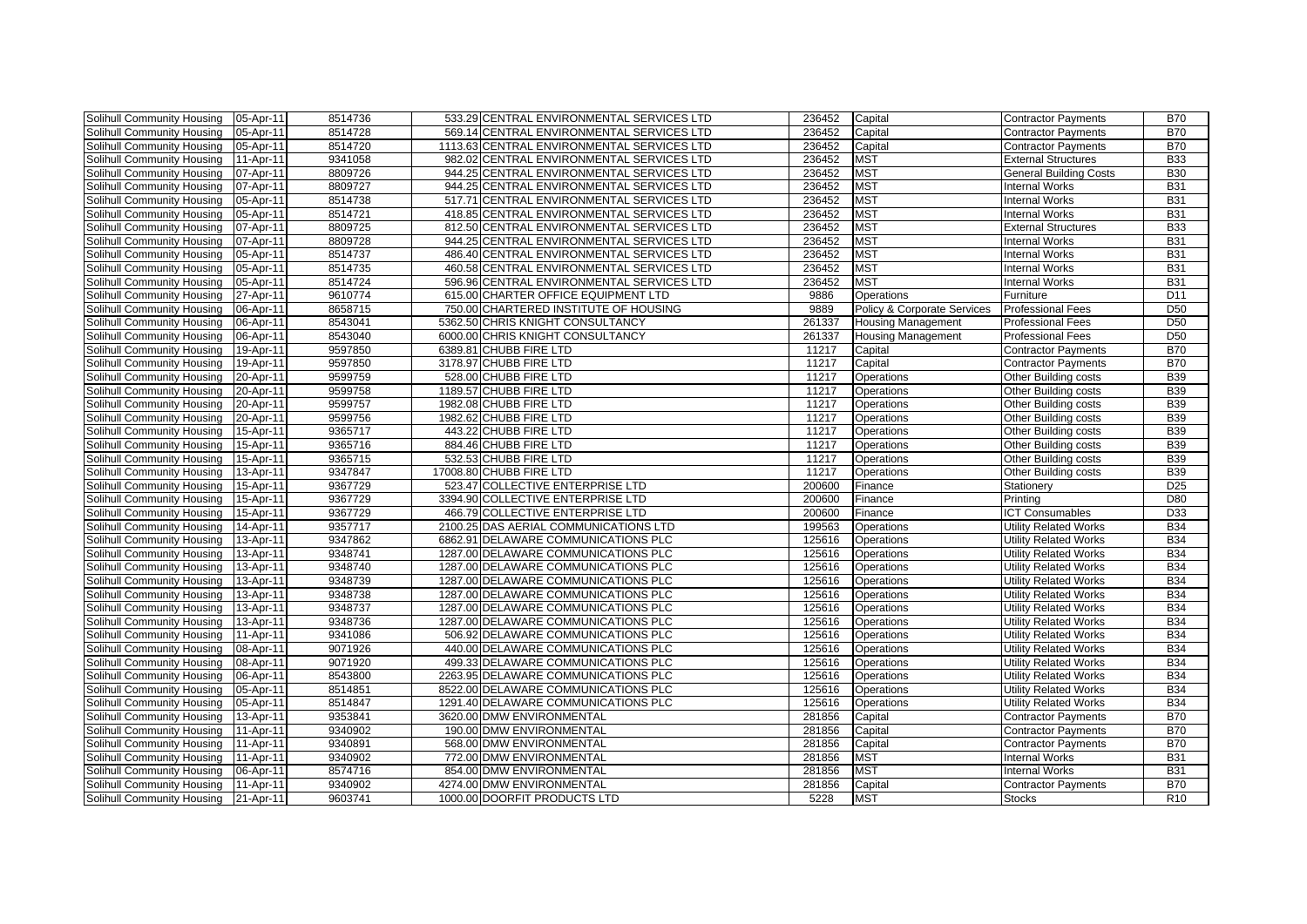| Solihull Community Housing | 20-Apr-11 | 9599820 | 417.13 DRAINTECH SERVICES (MIDLANDS) LTD       | 338596 | <b>MST</b>                    | <b>Other Works</b>           | <b>B32</b>      |
|----------------------------|-----------|---------|------------------------------------------------|--------|-------------------------------|------------------------------|-----------------|
| Solihull Community Housing | 08-Apr-11 | 9071915 | 1004.69 DRAINTECH SERVICES (MIDLANDS) LTD      | 338596 | <b>MST</b>                    | Other Works                  | <b>B32</b>      |
| Solihull Community Housing | 06-Apr-11 | 8543726 | 975.00 DRAINTECH SERVICES (MIDLANDS) LTD       | 338596 | <b>MST</b>                    | <b>Internal Works</b>        | <b>B31</b>      |
| Solihull Community Housing | 19-Apr-11 | 9582715 | 836.57 DULUX DECORATOR CENTRES                 | 69460  | Capital                       | <b>Contractor Payments</b>   | <b>B70</b>      |
| Solihull Community Housing | 19-Apr-11 | 9582715 | 6.92 DULUX DECORATOR CENTRES                   | 69460  | Capital                       | <b>Contractor Payments</b>   | <b>B70</b>      |
| Solihull Community Housing | 19-Apr-11 | 9584715 | 890.67 DULUX DECORATOR CENTRES                 | 69460  | <b>MST</b>                    | Internal Works               | <b>B31</b>      |
| Solihull Community Housing | 19-Apr-11 | 9584715 | 381.72 DULUX DECORATOR CENTRES                 | 69460  | <b>MST</b>                    | <b>Internal Works</b>        | <b>B31</b>      |
| Solihull Community Housing | 04-Apr-11 | 8511975 | 68817.71 E MANTON LTD                          | 5299   | Capital                       | <b>Contractor Payments</b>   | <b>B70</b>      |
| Solihull Community Housing | 05-Apr-11 | 8514852 | 1738.00 ECLIPSE ACCESS SOLUTIONS LTD           | 141696 | Capital                       | <b>Contractor Payments</b>   | <b>B70</b>      |
| Solihull Community Housing | 21-Apr-11 | 9601900 | 2530.00 ECLIPSE ACCESS SOLUTIONS LTD           | 141696 | Capital                       | <b>Contractor Payments</b>   | <b>B70</b>      |
| Solihull Community Housing | 21-Apr-11 | 9601899 | 2886.00 ECLIPSE ACCESS SOLUTIONS LTD           | 141696 | Capital                       | <b>Contractor Payments</b>   | <b>B70</b>      |
| Solihull Community Housing | 21-Apr-11 | 9601740 | 1900.00 ECLIPSE ACCESS SOLUTIONS LTD           | 141696 | Capital                       | <b>Contractor Payments</b>   | <b>B70</b>      |
| Solihull Community Housing | 13-Apr-11 | 9353826 | 2750.00 ECLIPSE ACCESS SOLUTIONS LTD           | 141696 | Capital                       | <b>Contractor Payments</b>   | <b>B70</b>      |
| Solihull Community Housing | 12-Apr-11 | 9343725 | 1651.33 EDF ENERGY 1 LTD                       | 135472 | <b>Housing Management</b>     | Electricity                  | <b>B11</b>      |
| Solihull Community Housing | 13-Apr-11 | 9347875 | 3158.70 ELDERCARE                              | 78964  | <b>Housing Management</b>     | Other Supplies And Services  | D90             |
| Solihull Community Housing | 11-Apr-11 | 9340913 | 10917.46 EXPRESS LIFT ALLIANCE                 | 281698 | Capital                       | <b>Contractor Payments</b>   | <b>B70</b>      |
| Solihull Community Housing | 13-Apr-11 | 9347877 | 54000.00 EXPRESS LIFT ALLIANCE                 | 281698 | Operations                    | <b>Utility Related Works</b> | <b>B34</b>      |
| Solihull Community Housing | 13-Apr-11 | 9353827 | 571.72 EXPRESS LIFT ALLIANCE                   | 281698 | Capital                       | <b>Contractor Payments</b>   | <b>B70</b>      |
| Solihull Community Housing | 15-Apr-11 | 9364940 | 42397.00 FRANK HASLAM MILAN & CO LTD           | 72139  | <b>Balance Sheet</b>          | New Build                    | S20             |
| Solihull Community Housing | 20-Apr-11 | 9600363 | 1264.16 FURNDEX DISCOUNT FURNITURE             | 109970 | <b>Housing Management</b>     | Fixtures & Fittings          | <b>B91</b>      |
| Solihull Community Housing | 12-Apr-11 | 9343726 | 633.33 FURNDEX DISCOUNT FURNITURE              | 109970 | <b>Housing Management</b>     | Fixtures & Fittings          | <b>B91</b>      |
| Solihull Community Housing | 11-Apr-11 | 9341170 | 59.05 GRIMSTOCK HOUSE                          | 270553 | <b>Central Administration</b> | Training                     | A80             |
| Solihull Community Housing | 11-Apr-11 | 9341170 | 600.00 GRIMSTOCK HOUSE                         | 270553 | <b>Central Administration</b> | Training                     | A80             |
| Solihull Community Housing | 13-Apr-11 | 9353833 | 3942.00 HANDICARE ACCESSIBILITY LTD            | 277953 | Capital                       | <b>Contractor Payments</b>   | <b>B70</b>      |
| Solihull Community Housing | 13-Apr-11 | 9353832 | 3862.00 HANDICARE ACCESSIBILITY LTD            | 277953 | Capital                       | <b>Contractor Payments</b>   | <b>B70</b>      |
| Solihull Community Housing | 13-Apr-11 | 9353831 | 3725.00 HANDICARE ACCESSIBILITY LTD            | 277953 | Capital                       | <b>Contractor Payments</b>   | <b>B70</b>      |
| Solihull Community Housing | 13-Apr-11 | 9353830 | 5015.00 HANDICARE ACCESSIBILITY LTD            | 277953 | Capital                       | <b>Contractor Payments</b>   | <b>B70</b>      |
| Solihull Community Housing | 21-Apr-11 | 9601929 | 4510.80 HAYES CONSTRUCTION                     | 10722  | Capital                       | <b>Contractor Payments</b>   | <b>B70</b>      |
| Solihull Community Housing | 13-Apr-11 | 9353834 | 2395.00 HAYES CONSTRUCTION                     | 10722  | Capital                       | <b>Contractor Payments</b>   | <b>B70</b>      |
| Solihull Community Housing | 27-Apr-11 | 9610778 | 475.00 HAYS ACCOUNTANCY PERSONNEL              | 5787   | <b>Housing Management</b>     | <b>Agency Staff</b>          | A60             |
| Solihull Community Housing | 06-Apr-11 | 8543042 | 875.00 HERON PRESS                             | 42709  | Policy & Corporate Services   | Printing                     | D80             |
| Solihull Community Housing | 15-Apr-11 | 9364908 | 442.95 HNS SIGNS                               | 279096 | <b>MST</b>                    | <b>Stocks</b>                | R10             |
| Solihull Community Housing | 13-Apr-11 | 9347880 | 1931.71 HQN LTD                                | 120599 | Policy & Corporate Services   | Training                     | A80             |
| Solihull Community Housing | 20-Apr-11 | 9600359 | 419.25 JAMES ANDREWS RECRUITMENT SOLUTIONS LTD | 673596 | <b>Housing Management</b>     | Agency Staff                 | A60             |
| Solihull Community Housing | 20-Apr-11 | 9600358 | 419.25 JAMES ANDREWS RECRUITMENT SOLUTIONS LTD | 673596 | <b>Housing Management</b>     | <b>Agency Staff</b>          | A60             |
| Solihull Community Housing | 12-Apr-11 | 9343727 | 416.75 JAMES ANDREWS RECRUITMENT SOLUTIONS LTD | 673596 | <b>Housing Management</b>     | <b>Agency Staff</b>          | A60             |
| Solihull Community Housing | 20-Apr-11 | 9599766 | 1262.33 JAMES PEARSON & CO (WEST BROMWICH) LTD | 272295 | <b>MST</b>                    | <b>External Structures</b>   | <b>B33</b>      |
| Solihull Community Housing | 07-Apr-11 | 8837715 | 610.76 JAMES PEARSON & CO (WEST BROMWICH) LTD  | 272295 | <b>MST</b>                    | <b>External Structures</b>   | <b>B33</b>      |
| Solihull Community Housing | 21-Apr-11 | 9603783 | 2561.16 JEWSON LTD                             | 6111   | <b>MST</b>                    | <b>Stocks</b>                | R <sub>10</sub> |
| Solihull Community Housing | 21-Apr-11 | 9603780 | 686.60 JEWSON LTD                              | 6111   | <b>MST</b>                    | <b>Stocks</b>                | R <sub>10</sub> |
| Solihull Community Housing | 21-Apr-11 | 9603775 | 1538.39 JEWSON LTD                             | 6111   | <b>MST</b>                    | <b>Stocks</b>                | R <sub>10</sub> |
| Solihull Community Housing | 21-Apr-11 | 9603772 | 418.76 JEWSON LTD                              | 6111   | <b>MST</b>                    | <b>Stocks</b>                | R <sub>10</sub> |
| Solihull Community Housing | 21-Apr-11 | 9603765 | 902.60 JEWSON LTD                              | 6111   | <b>MST</b>                    | <b>Stocks</b>                | R <sub>10</sub> |
| Solihull Community Housing | 21-Apr-11 | 9603764 | 469.30 JEWSON LTD                              | 6111   | <b>MST</b>                    | <b>Stocks</b>                | R <sub>10</sub> |
| Solihull Community Housing | 06-Apr-11 | 8543050 | 754.00 JOCELYNE FILDES                         | 222213 | Policy & Corporate Services   | Printing                     | D80             |
| Solihull Community Housing | 20-Apr-11 | 9600168 | 1987.65 K D ELECTRICAL SERVICES LLP            | 260508 | <b>MST</b>                    | <b>Materials</b>             | D <sub>13</sub> |
| Solihull Community Housing | 19-Apr-11 | 9597955 | 711.59 K D ELECTRICAL SERVICES LLP             | 260508 | <b>MST</b>                    | <b>Materials</b>             | D <sub>13</sub> |
| Solihull Community Housing | 19-Apr-11 | 9597963 | 2144.86 K D ELECTRICAL SERVICES LLP            | 260508 | Operations                    | <b>Utility Related Works</b> | <b>B34</b>      |
| Solihull Community Housing | 19-Apr-11 | 9597956 | 444.00 K D ELECTRICAL SERVICES LLP             | 260508 | Operations                    | <b>Utility Related Works</b> | <b>B34</b>      |
| Solihull Community Housing | 19-Apr-11 | 9597953 | 1676.34 K D ELECTRICAL SERVICES LLP            | 260508 | Operations                    | <b>Utility Related Works</b> | <b>B34</b>      |
| Solihull Community Housing | 19-Apr-11 | 9597945 | 703.00 K D ELECTRICAL SERVICES LLP             | 260508 | Operations                    | <b>Utility Related Works</b> | <b>B34</b>      |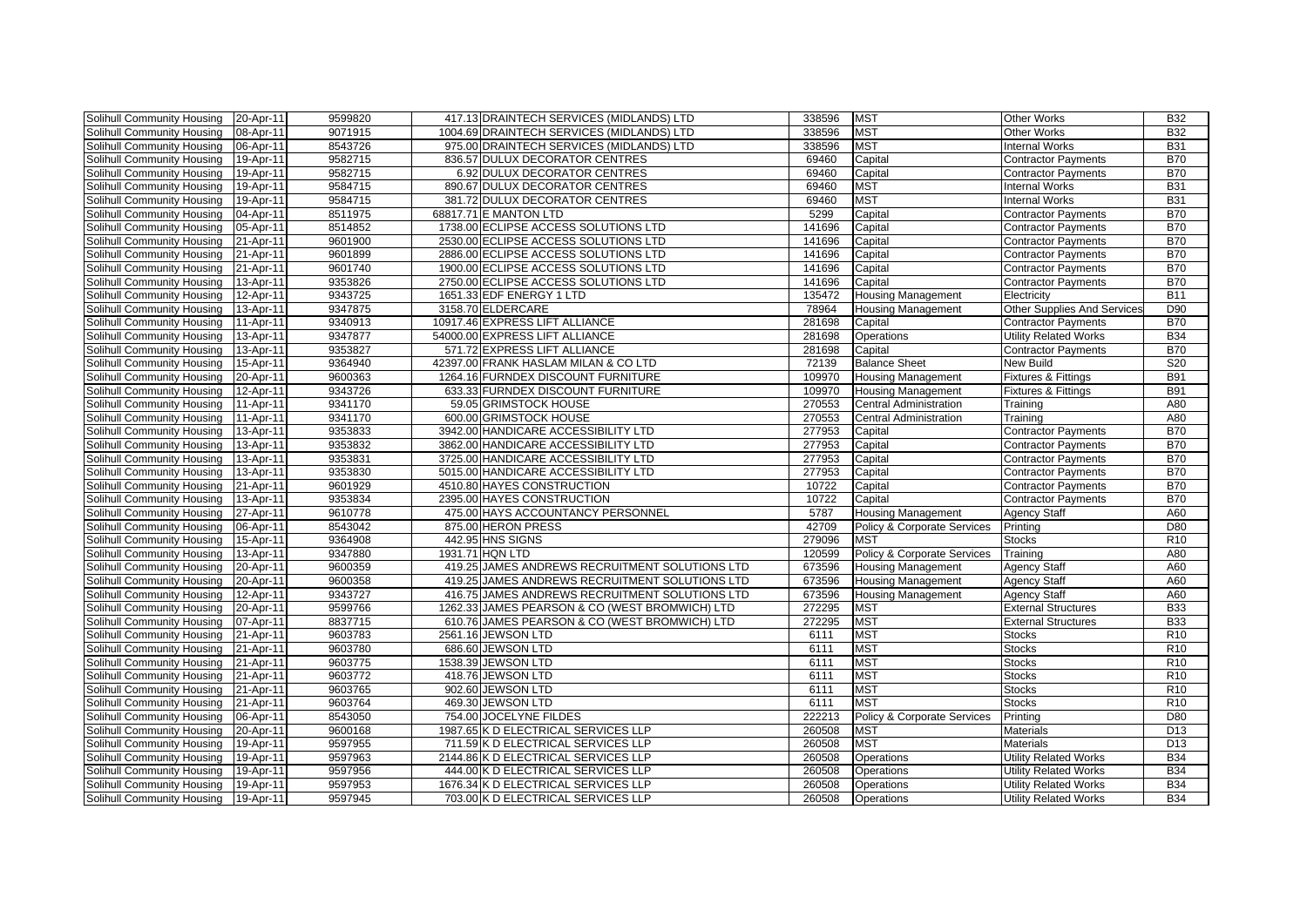| Solihull Community Housing        | 21-Apr-11 | 9601991 | 709.30 K I S MANUFACTURING LTD                      | 14032  | <b>MST</b>                  | <b>Stocks</b>                     | R <sub>10</sub> |
|-----------------------------------|-----------|---------|-----------------------------------------------------|--------|-----------------------------|-----------------------------------|-----------------|
| Solihull Community Housing        | 04-Apr-11 | 8511942 | 2000.00 KENTON MANOR LTD                            | 6216   | Capital                     | <b>Contractor Payments</b>        | <b>B70</b>      |
| Solihull Community Housing        | 27-Apr-11 | 9610817 | 3500.00 KINGSHURST SPORTING CLUB FC                 | 139498 | Finance                     | <b>Publicity &amp; Promotions</b> | D93             |
| Solihull Community Housing        | 20-Apr-11 | 9599867 | 2946.80 LEAPING FISH                                | 286195 | Policy & Corporate Services | <b>Professional Fees</b>          | <b>D50</b>      |
| Solihull Community Housing        | 15-Apr-11 | 9367716 | 1200.00 LIBERATA UK LIMITED                         | 260485 | <b>Housing Management</b>   | Court Fees                        | D <sub>54</sub> |
| Solihull Community Housing        | 06-Apr-11 | 8581715 | 1374.78 LLOYDS TSB AUTOLEASE LTD                    | 101345 | <b>Housing Management</b>   | Vehicle Hire                      | C30             |
| Solihull Community Housing        | 06-Apr-11 | 8581715 | 367.78 LLOYDS TSB AUTOLEASE LTD                     | 101345 | <b>MST</b>                  | Vehicle Hire                      | C30             |
| Solihull Community Housing        | 19-Apr-11 | 9577715 | 589.93 LLOYDS TSB AUTOLEASE LTD                     | 101345 | <b>Housing Management</b>   | Vehicle Hire                      | C30             |
| Solihull Community Housing        | 19-Apr-11 | 9577715 | 12766.07 LLOYDS TSB AUTOLEASE LTD                   | 101345 | <b>MST</b>                  | Vehicle Hire                      | C30             |
| Solihull Community Housing        | 15-Apr-11 | 9367727 | 7903.51 LLOYDS TSB AUTOLEASE LTD                    | 101345 | <b>MST</b>                  | Vehicle Hire                      | C30             |
| Solihull Community Housing        | 11-Apr-11 | 9340943 | 3881.58 LYRECO UK LTD                               | 74691  | Finance                     | Stationery                        | D <sub>25</sub> |
| Solihull Community Housing        | 11-Apr-11 | 9340937 | 503.19 LYRECO UK LTD                                | 74691  | Finance                     | Stationery                        | D <sub>25</sub> |
| Solihull Community Housing        | 11-Apr-11 | 9340934 | 1328.55 LYRECO UK LTD                               | 74691  | Finance                     | Stationery                        | D <sub>25</sub> |
| <b>Solihull Community Housing</b> | 15-Apr-11 | 9364802 | 478.13 MANSE MASTERDOR LTD                          | 52547  | <b>MST</b>                  | <b>Stocks</b>                     | R <sub>10</sub> |
| Solihull Community Housing        | 20-Apr-11 | 9599737 | 63170.75 MANSELL CONSTRUCTION SERVICES LTD          | 111110 | Capital                     | <b>Contractor Payments</b>        | <b>B70</b>      |
| Solihull Community Housing        | 11-Apr-11 | 9340835 | 4700.00 REDACTED PERSONAL DATA                      | 565599 | Capital                     | Extra Works for Regen Move        | <b>B80</b>      |
| Solihull Community Housing        | 15-Apr-11 | 9364949 | 1000.00 REDACTED PERSONAL DATA                      | 53929  | Capital                     | Extra Works for Regen Move        | <b>B80</b>      |
| Solihull Community Housing        | 11-Apr-11 | 9341024 | 359.89 MOSSVALE MAINTENANCE & SEALING SERVICES LTD  | 48908  | <b>MST</b>                  | Other Building costs              | <b>B39</b>      |
| Solihull Community Housing        | 13-Apr-11 | 9348727 | 1678.75 MOSSVALE MAINTENANCE & SEALING SERVICES LTD | 48908  | <b>MST</b>                  | Voids                             | <b>B38</b>      |
| Solihull Community Housing        | 11-Apr-11 | 9341024 | 119.96 MOSSVALE MAINTENANCE & SEALING SERVICES LTD  | 48908  | <b>MST</b>                  | Other Building costs              | <b>B39</b>      |
| Solihull Community Housing        | 27-Apr-11 | 9610782 | 2280.31 MOSSVALE MAINTENANCE & SEALING SERVICES LTD | 48908  | <b>MST</b>                  | <b>Materials</b>                  | D <sub>13</sub> |
| Solihull Community Housing        | 20-Apr-11 | 9600174 | 766.72 MOSSVALE MAINTENANCE & SEALING SERVICES LTD  | 48908  | <b>Operations</b>           | <b>Utility Related Works</b>      | <b>B34</b>      |
| Solihull Community Housing        | 14-Apr-11 | 9354716 | 2587.68 MOSSVALE MAINTENANCE & SEALING SERVICES LTD | 48908  | Operations                  | <b>Utility Related Works</b>      | <b>B34</b>      |
| Solihull Community Housing        | 14-Apr-11 | 9354715 | 1868.88 MOSSVALE MAINTENANCE & SEALING SERVICES LTD | 48908  | Operations                  | <b>Utility Related Works</b>      | <b>B34</b>      |
| Solihull Community Housing        | 12-Apr-11 | 9346732 | 422.23 MOSSVALE MAINTENANCE & SEALING SERVICES LTD  | 48908  | Operations                  | <b>Utility Related Works</b>      | <b>B34</b>      |
| Solihull Community Housing        | 11-Apr-11 | 9340947 | 1198.00 MOSSVALE MAINTENANCE & SEALING SERVICES LTD | 48908  | <b>Operations</b>           | <b>Utility Related Works</b>      | <b>B34</b>      |
| Solihull Community Housing        | 07-Apr-11 | 9001715 | 718.80 MOSSVALE MAINTENANCE & SEALING SERVICES LTD  | 48908  | Operations                  | <b>Utility Related Works</b>      | <b>B34</b>      |
| Solihull Community Housing        | 06-Apr-11 | 8595715 | 2587.68 MOSSVALE MAINTENANCE & SEALING SERVICES LTD | 48908  | Operations                  | <b>Utility Related Works</b>      | <b>B34</b>      |
| Solihull Community Housing        | 06-Apr-11 | 8593715 | 1341.76 MOSSVALE MAINTENANCE & SEALING SERVICES LTD | 48908  | Operations                  | <b>Utility Related Works</b>      | <b>B34</b>      |
| Solihull Community Housing        | 06-Apr-11 | 8582715 | 1533.44 MOSSVALE MAINTENANCE & SEALING SERVICES LTD | 48908  | Operations                  | <b>Utility Related Works</b>      | <b>B34</b>      |
| Solihull Community Housing        | 12-Apr-11 | 9346769 | 2361.34 MOSSVALE MAINTENANCE & SEALING SERVICES LTD | 48908  | Operations                  | <b>Utility Related Works</b>      | <b>B34</b>      |
| Solihull Community Housing        | 12-Apr-11 | 9346752 | 863.68 MOSSVALE MAINTENANCE & SEALING SERVICES LTD  | 48908  | <b>Operations</b>           | <b>Utility Related Works</b>      | <b>B34</b>      |
| Solihull Community Housing        | 12-Apr-11 | 9346749 | 500.00 MOSSVALE MAINTENANCE & SEALING SERVICES LTD  | 48908  | <b>Operations</b>           | <b>Utility Related Works</b>      | <b>B34</b>      |
| Solihull Community Housing        | 12-Apr-11 | 9346747 | 431.84 MOSSVALE MAINTENANCE & SEALING SERVICES LTD  | 48908  | Operations                  | <b>Utility Related Works</b>      | <b>B34</b>      |
| Solihull Community Housing        | 12-Apr-11 | 9346746 | 500.00 MOSSVALE MAINTENANCE & SEALING SERVICES LTD  | 48908  | Operations                  | <b>Utility Related Works</b>      | <b>B34</b>      |
| Solihull Community Housing        | 12-Apr-11 | 9346743 | 1306.75 MOSSVALE MAINTENANCE & SEALING SERVICES LTD | 48908  | Operations                  | <b>Utility Related Works</b>      | <b>B34</b>      |
| Solihull Community Housing        | 12-Apr-11 | 9346740 | 575.35 MOSSVALE MAINTENANCE & SEALING SERVICES LTD  | 48908  | Operations                  | <b>Utility Related Works</b>      | <b>B34</b>      |
| Solihull Community Housing        | 20-Apr-11 | 9599751 | 658.23 MOSSVALE MAINTENANCE & SEALING SERVICES LTD  | 48908  | Operations                  | <b>Utility Related Works</b>      | <b>B34</b>      |
| Solihull Community Housing        | 12-Apr-11 | 9346739 | 1619.48 MOSSVALE MAINTENANCE & SEALING SERVICES LTD | 48908  | Operations                  | <b>Utility Related Works</b>      | <b>B34</b>      |
| Solihull Community Housing        | 12-Apr-11 | 9346738 | 1619.48 MOSSVALE MAINTENANCE & SEALING SERVICES LTD | 48908  | Operations                  | <b>Utility Related Works</b>      | <b>B34</b>      |
| Solihull Community Housing        | 12-Apr-11 | 9346737 | 2756.50 MOSSVALE MAINTENANCE & SEALING SERVICES LTD | 48908  | <b>Operations</b>           | <b>Utility Related Works</b>      | <b>B34</b>      |
| Solihull Community Housing        | 12-Apr-11 | 9346736 | 2756.50 MOSSVALE MAINTENANCE & SEALING SERVICES LTD | 48908  | Operations                  | <b>Utility Related Works</b>      | <b>B34</b>      |
| Solihull Community Housing        | 27-Apr-11 | 9611017 | 659.58 MOSSVALE MAINTENANCE & SEALING SERVICES LTD  | 48908  | <b>MST</b>                  | <b>Internal Works</b>             | <b>B31</b>      |
| Solihull Community Housing        | 20-Apr-11 | 9599855 | 813.83 MOSSVALE MAINTENANCE & SEALING SERVICES LTD  | 48908  | <b>MST</b>                  | <b>Internal Works</b>             | <b>B31</b>      |
| Solihull Community Housing        | 20-Apr-11 | 9599854 | 974.76 MOSSVALE MAINTENANCE & SEALING SERVICES LTD  | 48908  | <b>MST</b>                  | <b>Internal Works</b>             | <b>B31</b>      |
| Solihull Community Housing        | 20-Apr-11 | 9599853 | 1068.51 MOSSVALE MAINTENANCE & SEALING SERVICES LTD | 48908  | <b>MST</b>                  | <b>Internal Works</b>             | <b>B31</b>      |
| Solihull Community Housing        | 20-Apr-11 | 9599852 | 615.05 MOSSVALE MAINTENANCE & SEALING SERVICES LTD  | 48908  | <b>MST</b>                  | <b>Internal Works</b>             | <b>B31</b>      |
| Solihull Community Housing        | 20-Apr-11 | 9599851 | 754.39 MOSSVALE MAINTENANCE & SEALING SERVICES LTD  | 48908  | <b>MST</b>                  | <b>Internal Works</b>             | <b>B31</b>      |
| Solihull Community Housing        | 13-Apr-11 | 9348724 | 1902.14 MOSSVALE MAINTENANCE & SEALING SERVICES LTD | 48908  | <b>MST</b>                  | <b>Internal Works</b>             | <b>B31</b>      |
| Solihull Community Housing        | 07-Apr-11 | 8848715 | 698.26 MOSSVALE MAINTENANCE & SEALING SERVICES LTD  | 48908  | <b>MST</b>                  | <b>Internal Works</b>             | <b>B31</b>      |
| <b>Solihull Community Housing</b> | 13-Apr-11 | 9353770 | 6123.55 MOSSVALE MAINTENANCE & SEALING SERVICES LTD | 48908  | <b>MST</b>                  | <b>Internal Works</b>             | <b>B31</b>      |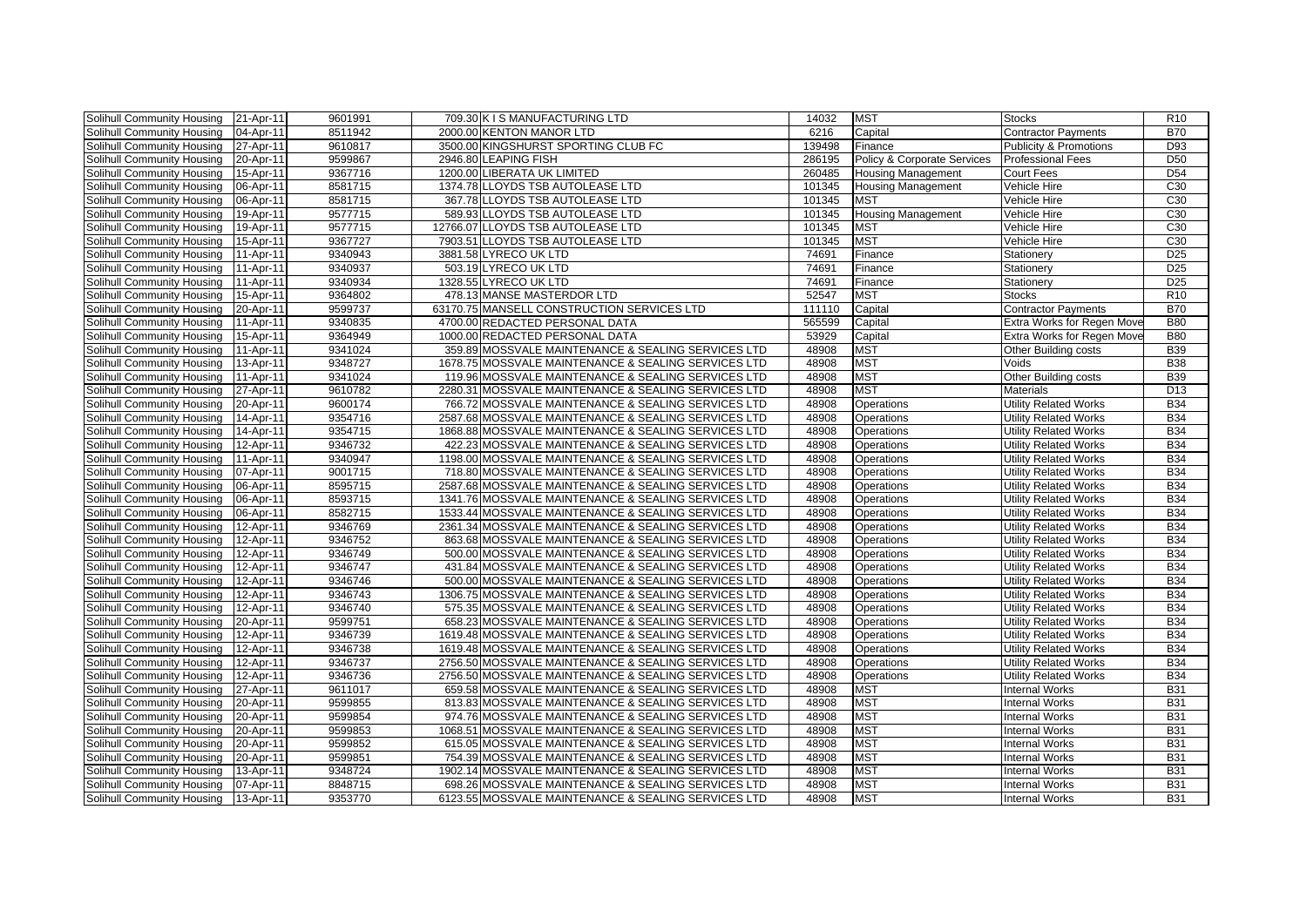| Solihull Community Housing | 13-Apr-11 | 9353769 | 6771.59 MOSSVALE MAINTENANCE & SEALING SERVICES LTD | 48908  | <b>MST</b>                  | <b>Internal Works</b>             | <b>B31</b>      |
|----------------------------|-----------|---------|-----------------------------------------------------|--------|-----------------------------|-----------------------------------|-----------------|
| Solihull Community Housing | 13-Apr-11 | 9353767 | 2007.89 MOSSVALE MAINTENANCE & SEALING SERVICES LTD | 48908  | <b>MST</b>                  | <b>Internal Works</b>             | <b>B31</b>      |
| Solihull Community Housing | 12-Apr-11 | 9343770 | 1382.97 MOSSVALE MAINTENANCE & SEALING SERVICES LTD | 48908  | <b>MST</b>                  | <b>Internal Works</b>             | <b>B31</b>      |
| Solihull Community Housing | 12-Apr-11 | 9343769 | 2471.16 MOSSVALE MAINTENANCE & SEALING SERVICES LTD | 48908  | <b>MST</b>                  | <b>Internal Works</b>             | <b>B31</b>      |
| Solihull Community Housing | 06-Apr-11 | 8542731 | 2132.72 MOSSVALE MAINTENANCE & SEALING SERVICES LTD | 48908  | <b>MST</b>                  | <b>Internal Works</b>             | <b>B31</b>      |
| Solihull Community Housing | 06-Apr-11 | 8542730 | 3185.07 MOSSVALE MAINTENANCE & SEALING SERVICES LTD | 48908  | <b>MST</b>                  | <b>Internal Works</b>             | <b>B31</b>      |
| Solihull Community Housing | 06-Apr-11 | 8542729 | 2308.15 MOSSVALE MAINTENANCE & SEALING SERVICES LTD | 48908  | <b>MST</b>                  | <b>Internal Works</b>             | <b>B31</b>      |
| Solihull Community Housing | 06-Apr-11 | 8542726 | 3850.26 MOSSVALE MAINTENANCE & SEALING SERVICES LTD | 48908  | <b>MST</b>                  | <b>Internal Works</b>             | <b>B31</b>      |
| Solihull Community Housing | 05-Apr-11 | 8514764 | 3484.92 MOSSVALE MAINTENANCE & SEALING SERVICES LTD | 48908  | <b>MST</b>                  | <b>Internal Works</b>             | <b>B31</b>      |
| Solihull Community Housing | 05-Apr-11 | 8514763 | 1678.75 MOSSVALE MAINTENANCE & SEALING SERVICES LTD | 48908  | <b>MST</b>                  | <b>Internal Works</b>             | <b>B31</b>      |
| Solihull Community Housing | 05-Apr-11 | 8514762 | 1814.60 MOSSVALE MAINTENANCE & SEALING SERVICES LTD | 48908  | <b>MST</b>                  | <b>Internal Works</b>             | <b>B31</b>      |
| Solihull Community Housing | 13-Apr-11 | 9348729 | 471.25 MOSSVALE MAINTENANCE & SEALING SERVICES LTD  | 48908  | <b>MST</b>                  | <b>Internal Works</b>             | <b>B31</b>      |
| Solihull Community Housing | 13-Apr-11 | 9348731 | 585.39 MOSSVALE MAINTENANCE & SEALING SERVICES LTD  | 48908  | <b>MST</b>                  | <b>Internal Works</b>             | <b>B31</b>      |
| Solihull Community Housing | 13-Apr-11 | 9348730 | 488.70 MOSSVALE MAINTENANCE & SEALING SERVICES LTD  | 48908  | <b>MST</b>                  | <b>Internal Works</b>             | <b>B31</b>      |
| Solihull Community Housing | 15-Apr-11 | 9364945 | 1000.00 REDACTED PERSONAL DATA                      | 892598 | Capital                     | Extra Works for Regen Move        | <b>B80</b>      |
| Solihull Community Housing | 20-Apr-11 | 9599763 | 9912.45 REDACTED PERSONAL DATA                      | 562596 | Capital                     | <b>Contractor Payments</b>        | <b>B70</b>      |
| Solihull Community Housing | 04-Apr-11 | 8511988 | 888.00 REDACTED PERSONAL DATA                       | 791600 | <b>Balance Sheet</b>        | <b>Provision For Homelessness</b> | U20             |
| Solihull Community Housing | 14-Apr-11 | 9356727 | 1000.00 REDACTED PERSONAL DATA                      | 242810 | Capital                     | Extra Works for Regen Move        | <b>B80</b>      |
| Solihull Community Housing | 13-Apr-11 | 9353807 | 12000.00 REDACTED PERSONAL DATA                     | 883596 | Capital                     | <b>Contractor Payments</b>        | <b>B70</b>      |
| Solihull Community Housing | 13-Apr-11 | 9353809 | 1421.99 REDACTED PERSONAL DATA                      | 882596 | Capital                     | <b>Contractor Payments</b>        | <b>B70</b>      |
| Solihull Community Housing | 11-Apr-11 | 9340723 | 4700.00 REDACTED PERSONAL DATA                      | 69892  | Capital                     | Extra Works for Regen Move        | <b>B80</b>      |
| Solihull Community Housing | 15-Apr-11 | 9364948 | 1000.00 REDACTED PERSONAL DATA                      | 152128 | Capital                     | Extra Works for Regen Move        | <b>B80</b>      |
| Solihull Community Housing | 13-Apr-11 | 9353814 | 3361.67 REDACTED PERSONAL DATA                      | 251878 | Capital                     | <b>Contractor Payments</b>        | <b>B70</b>      |
| Solihull Community Housing | 11-Apr-11 | 9340834 | 1000.00 REDACTED PERSONAL DATA                      | 804596 | Capital                     | Extra Works for Regen Move        | <b>B80</b>      |
| Solihull Community Housing | 13-Apr-11 | 9348720 | 437.08 MTD SCAFFOLDING LTD                          | 233945 | <b>MST</b>                  | <b>External Structures</b>        | <b>B33</b>      |
| Solihull Community Housing | 08-Apr-11 | 9071883 | 725.44 MTD SCAFFOLDING LTD                          | 233945 | <b>MST</b>                  | <b>External Structures</b>        | <b>B33</b>      |
| Solihull Community Housing | 08-Apr-11 | 9071880 | 872.74 MTD SCAFFOLDING LTD                          | 233945 | <b>MST</b>                  | <b>External Structures</b>        | <b>B33</b>      |
| Solihull Community Housing | 05-Apr-11 | 8514719 | 425.64 MTD SCAFFOLDING LTD                          | 233945 | <b>MST</b>                  | <b>External Structures</b>        | <b>B33</b>      |
| Solihull Community Housing | 06-Apr-11 | 8756716 | 445.00 NATAS ENVIRONMENTAL LTD                      | 232465 | Capital                     | <b>Contractor Payments</b>        | <b>B70</b>      |
| Solihull Community Housing | 06-Apr-11 | 8777717 | 1061.41 NATAS ENVIRONMENTAL LTD                     | 232465 | Capital                     | <b>Contractor Payments</b>        | <b>B70</b>      |
| Solihull Community Housing | 11-Apr-11 | 9340878 | 500.00 NATIONWIDE CRASH REPAIR CENTRES LTD          | 259138 | <b>Housing Management</b>   | Vehicle Hire                      | C30             |
| Solihull Community Housing | 07-Apr-11 | 8809755 | 1202.12 NATIONWIDE WINDOWS (UK) LTD                 | 87360  | <b>MST</b>                  | <b>External Structures</b>        | <b>B33</b>      |
| Solihull Community Housing | 08-Apr-11 | 9095715 | 1500.00 NEOPOST LTD CREDIFON RCB ACCOUNT            | 90254  | Finance                     | Postages                          | D <sub>21</sub> |
| Solihull Community Housing | 19-Apr-11 | 9597832 | 1785.00 NOPAC MIDLAND SUPPLIES                      | 9619   | Capital                     | <b>Contractor Payments</b>        | <b>B70</b>      |
| Solihull Community Housing | 21-Apr-11 | 9601955 | 19470.19 NPOWER                                     | 40119  | <b>Housing Management</b>   | Electricity                       | <b>B11</b>      |
| Solihull Community Housing | 05-Apr-11 | 8514718 | 1478.81 OAKLAND EXCELSIOR                           | 222707 | Capital                     | <b>Contractor Payments</b>        | <b>B70</b>      |
| Solihull Community Housing | 05-Apr-11 | 8514717 | 1361.25 OAKLAND EXCELSIOR                           | 222707 | Capital                     | <b>Contractor Payments</b>        | <b>B70</b>      |
| Solihull Community Housing | 21-Apr-11 | 9601959 | 17290.48 OCS GROUP UK LTD T/A LEGION GROUP          | 279478 | <b>Housing Management</b>   | Security                          | <b>B43</b>      |
| Solihull Community Housing | 21-Apr-11 | 9602020 | 8053.59 PACE PETROLEUM LTD                          | 112230 | <b>MST</b>                  | <b>Stocks</b>                     | R10             |
| Solihull Community Housing | 21-Apr-11 | 9601931 | 9129.69 PINNACLE HOUSING LTD                        | 280244 | <b>Balance Sheet</b>        | Payables Accounts                 | S91             |
| Solihull Community Housing | 21-Apr-11 | 9601931 | 2483.29 PINNACLE HOUSING LTD                        | 280244 | <b>MST</b>                  | <b>Materials</b>                  | D <sub>13</sub> |
| Solihull Community Housing | 20-Apr-11 | 9600371 | 5862.14 PINNACLE HOUSING LTD                        | 280244 | <b>Balance Sheet</b>        | Creditors                         | <b>S08</b>      |
| Solihull Community Housing | 20-Apr-11 | 9600370 | 52596.33 PINNACLE HOUSING LTD                       | 280244 | <b>Balance Sheet</b>        | Creditors                         | S <sub>08</sub> |
| Solihull Community Housing | 12-Apr-11 | 9343776 | 4165.00 PREMIER CARPETS AND FLOORING LTD            | 200501 | Policy & Corporate Services | <b>Other Premises Costs</b>       | <b>B90</b>      |
| Solihull Community Housing | 21-Apr-11 | 9603728 | 4982.85 PREMIER WASTE UK PLC                        | 125294 | <b>MST</b>                  | <b>Waste Disposal</b>             | E20             |
| Solihull Community Housing | 21-Apr-11 | 9603726 | 7408.33 PREMIER WASTE UK PLC                        | 125294 | <b>MST</b>                  | <b>Waste Disposal</b>             | E20             |
| Solihull Community Housing | 27-Apr-11 | 9610761 | 193.51 PRISM MEDICAL UK LIMITED                     | 247609 | Capital                     | <b>Contractor Payments</b>        | <b>B70</b>      |
| Solihull Community Housing | 27-Apr-11 | 9610761 | 967.55 PRISM MEDICAL UK LIMITED                     | 247609 | Capital                     | <b>Contractor Payments</b>        | <b>B70</b>      |
| Solihull Community Housing | 04-Apr-11 | 8511945 | 2502.00 PRISM MEDICAL UK LIMITED                    | 247609 | Capital                     | <b>Contractor Payments</b>        | <b>B70</b>      |
| Solihull Community Housing | 27-Apr-11 | 9610973 | 453.75 QUALITY GAS AUDIT SERVICES LTD               | 118053 | Operations                  | <b>Utility Related Works</b>      | <b>B34</b>      |
| Solihull Community Housing | 27-Apr-11 | 9610971 | 1980.00 QUALITY GAS AUDIT SERVICES LTD              | 118053 | Operations                  | <b>Utility Related Works</b>      | <b>B34</b>      |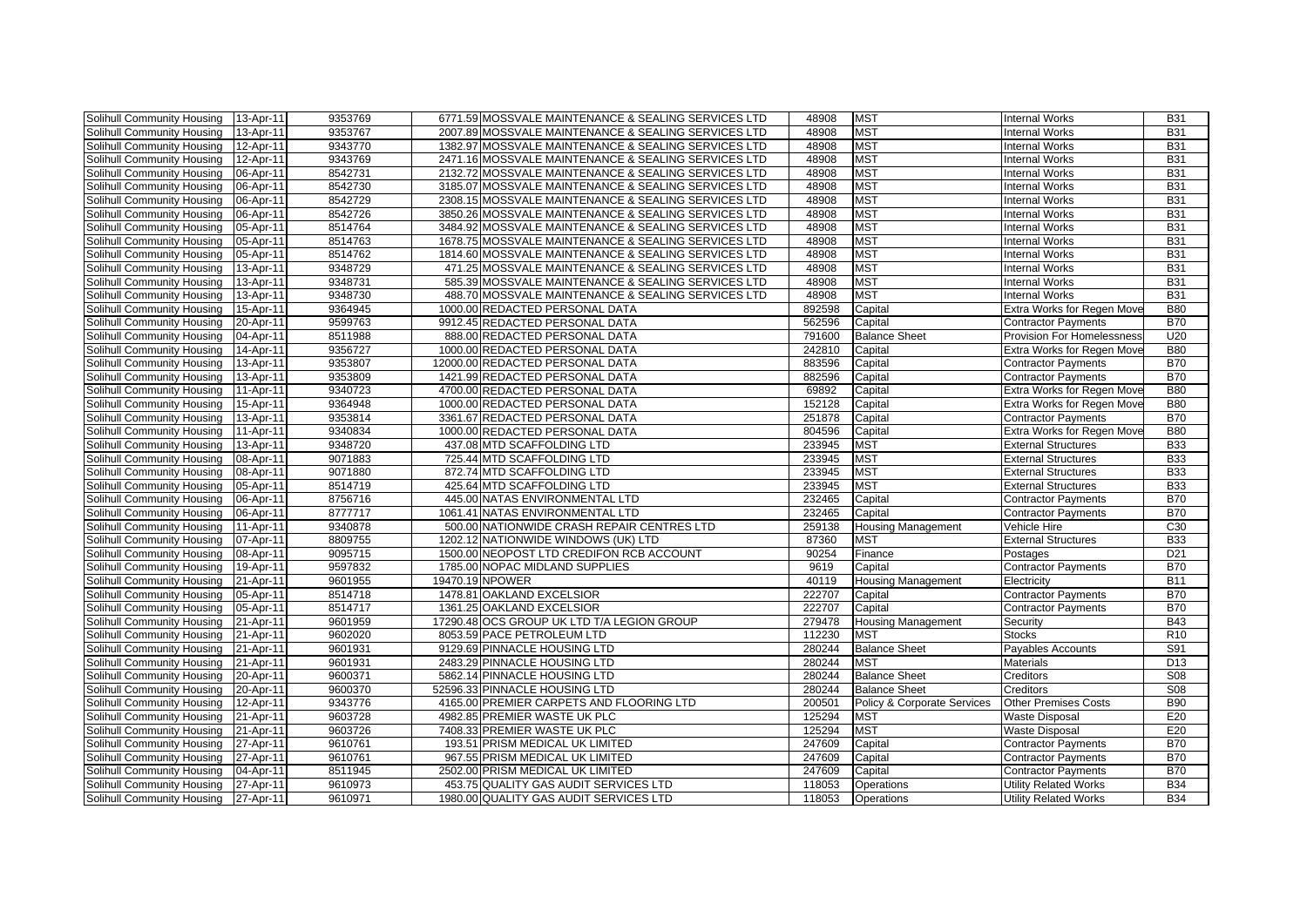| Solihull Community Housing | 06-Apr-11 | 8607716 |             | 1060.75 QUALITY GAS AUDIT SERVICES LTD    | 118053 | Operations                    | <b>Utility Related Works</b> | <b>B34</b>      |
|----------------------------|-----------|---------|-------------|-------------------------------------------|--------|-------------------------------|------------------------------|-----------------|
| Solihull Community Housing | 06-Apr-11 | 8607716 |             | 784.00 QUALITY GAS AUDIT SERVICES LTD     | 118053 | Operations                    | <b>Utility Related Works</b> | <b>B34</b>      |
| Solihull Community Housing | 04-Apr-11 | 8511977 |             | 1110.00 QUALITY GAS AUDIT SERVICES LTD    | 118053 | Operations                    | <b>Utility Related Works</b> | <b>B34</b>      |
| Solihull Community Housing | 06-Apr-11 | 8610715 |             | 419.21 RANDSTAD EMPLOYMENT BUREAU LIMITED | 219089 | <b>Housing Management</b>     | <b>Agency Staff</b>          | A60             |
| Solihull Community Housing | 27-Apr-11 | 9610784 |             | 434.01 RANDSTAD EMPLOYMENT BUREAU LTD     | 54515  | <b>Housing Management</b>     | <b>Agency Staff</b>          | A60             |
| Solihull Community Housing | 20-Apr-11 | 9600378 |             | 434.01 RANDSTAD EMPLOYMENT BUREAU LTD     | 54515  | <b>Housing Management</b>     | Agency Staff                 | A60             |
| Solihull Community Housing | 13-Apr-11 | 9353774 |             | 1491.00 RECOM                             | 223373 | Capital                       | ICT - General                | D <sub>30</sub> |
| Solihull Community Housing | 21-Apr-11 | 9603743 | 493.44 REED |                                           | 260459 | <b>MST</b>                    | Agency Staff                 | A60             |
| Solihull Community Housing | 21-Apr-11 | 9603740 | 877.27 REED |                                           | 260459 | <b>MST</b>                    | <b>Agency Staff</b>          | A60             |
| Solihull Community Housing | 21-Apr-11 | 9603738 | 493.07 REED |                                           | 260459 | <b>MST</b>                    | Agency Staff                 | A60             |
| Solihull Community Housing | 21-Apr-11 | 9603736 | 532.80 REED |                                           | 260459 | <b>MST</b>                    | Agency Staff                 | A60             |
| Solihull Community Housing | 21-Apr-11 | 9603734 | 532.80 REED |                                           | 260459 | <b>MST</b>                    | <b>Agency Staff</b>          | A60             |
| Solihull Community Housing | 19-Apr-11 | 9597873 | 532.80 REED |                                           | 260459 | <b>MST</b>                    | <b>Agency Staff</b>          | A60             |
| Solihull Community Housing | 19-Apr-11 | 9597869 | 496.80 REED |                                           | 260459 | <b>MST</b>                    | <b>Agency Staff</b>          | A60             |
| Solihull Community Housing | 19-Apr-11 | 9597867 | 493.07 REED |                                           | 260459 | <b>MST</b>                    | Agency Staff                 | A60             |
| Solihull Community Housing | 19-Apr-11 | 9597860 | 450.49 REED |                                           | 260459 | <b>MST</b>                    | Agency Staff                 | A60             |
| Solihull Community Housing | 19-Apr-11 | 9597859 | 647.64 REED |                                           | 260459 | <b>MST</b>                    | Agency Staff                 | A60             |
| Solihull Community Housing | 12-Apr-11 | 9343797 | 532.80 REED |                                           | 260459 | <b>MST</b>                    | Agency Staff                 | A60             |
| Solihull Community Housing | 12-Apr-11 | 9343795 | 620.66 REED |                                           | 260459 | <b>MST</b>                    | Agency Staff                 | A60             |
| Solihull Community Housing | 12-Apr-11 | 9343791 | 711.30 REED |                                           | 260459 | <b>MST</b>                    | Agency Staff                 | A60             |
| Solihull Community Housing | 12-Apr-11 | 9343787 | 493.07 REED |                                           | 260459 | <b>MST</b>                    | Agency Staff                 | A60             |
| Solihull Community Housing | 12-Apr-11 | 9343785 | 424.80 REED |                                           | 260459 | <b>MST</b>                    | Agency Staff                 | A60             |
| Solihull Community Housing | 12-Apr-11 | 9343784 | 570.54 REED |                                           | 260459 | <b>MST</b>                    | <b>Agency Staff</b>          | A60             |
| Solihull Community Housing | 07-Apr-11 | 9033715 | 432.00 REED |                                           | 260459 | <b>MST</b>                    | <b>Agency Staff</b>          | A60             |
| Solihull Community Housing | 07-Apr-11 | 9029715 | 469.76 REED |                                           | 260459 | <b>MST</b>                    | Agency Staff                 | A60             |
| Solihull Community Housing | 07-Apr-11 | 9025715 | 877.27 REED |                                           | 260459 | <b>MST</b>                    | <b>Agency Staff</b>          | A60             |
| Solihull Community Housing | 07-Apr-11 | 9024715 | 532.80 REED |                                           | 260459 | <b>MST</b>                    | <b>Agency Staff</b>          | A60             |
| Solihull Community Housing | 07-Apr-11 | 9021715 | 593.67 REED |                                           | 260459 | <b>MST</b>                    | <b>Agency Staff</b>          | A60             |
| Solihull Community Housing | 21-Apr-11 | 9601960 | 464.67 REED |                                           | 260459 | Policy & Corporate Services   | Pay: APT & C                 | A10             |
| Solihull Community Housing | 20-Apr-11 | 9599964 | 481.88 REED |                                           | 260459 | Policy & Corporate Services   | Pay: APT & C                 | A10             |
| Solihull Community Housing | 19-Apr-11 | 9597912 |             | 750.00 RESIDENTIAL LETTINGS               | 945596 | <b>Central Administration</b> | <b>Officer Expenses</b>      | D60             |
| Solihull Community Housing | 19-Apr-11 | 9597910 |             | 750.00 RESIDENTIAL LETTINGS               | 945596 | <b>Central Administration</b> | Officer Expenses             | D60             |
| Solihull Community Housing | 19-Apr-11 | 9597908 |             | 750.00 RESIDENTIAL LETTINGS               | 945596 | <b>Central Administration</b> | Officer Expenses             | D60             |
| Solihull Community Housing | 13-Apr-11 | 9353777 |             | 3571.00 RICOH UK LTD                      | 54723  | Capital                       | ICT - General                | D30             |
| Solihull Community Housing | 13-Apr-11 | 9353776 |             | 3571.00 RICOH UK LTD                      | 54723  | Capital                       | ICT - General                | D30             |
| Solihull Community Housing | 27-Apr-11 | 9610762 |             | 535.52 SCOTTISH POWER                     | 51936  | <b>Housing Management</b>     | Electricity                  | <b>B11</b>      |
| Solihull Community Housing | 06-Apr-11 | 8664715 |             | 6744.34 SEVERN TRENT WATER LTD            | 7745   | <b>Housing Management</b>     | Water                        | <b>B12</b>      |
| Solihull Community Housing | 14-Apr-11 | 9356725 |             | 742.78 SEVERN TRENT WATER LTD (EDGBASTON) | 7744   | <b>Housing Management</b>     | Materials                    | D13             |
| Solihull Community Housing | 13-Apr-11 | 9353781 |             | 476.67 SHB HIRE LTD                       | 285803 | Policy & Corporate Services   | Vehicle Hire                 | C30             |
| Solihull Community Housing | 13-Apr-11 | 9353780 |             | 476.67 SHB HIRE LTD                       | 285803 | Policy & Corporate Services   | Vehicle Hire                 | C30             |
| Solihull Community Housing | 13-Apr-11 | 9353778 |             | 476.67 SHB HIRE LTD                       | 285803 | Policy & Corporate Services   | Vehicle Hire                 | C30             |
| Solihull Community Housing | 15-Apr-11 | 9365759 |             | 729.50 SITEXORBIS                         | 234075 | <b>MST</b>                    | <b>Internal Works</b>        | <b>B31</b>      |
| Solihull Community Housing | 13-Apr-11 | 9353842 |             | 623.00 SITEXORBIS                         | 234075 | Capital                       | Extra Works for Regen Move   | <b>B80</b>      |
| Solihull Community Housing | 12-Apr-11 | 9343720 |             | 1839.00 SOLIHULL MBC                      | 80026  | Capital                       | <b>Contractor Payments</b>   | <b>B70</b>      |
| Solihull Community Housing | 14-Apr-11 | 9356726 |             | 23281.40 SOLIHULL MBC                     | 80026  | <b>Central Administration</b> | Revenue Contributions to Ca  | J21             |
| Solihull Community Housing | 08-Apr-11 | 9070715 |             | 36152.59 SOLIHULL MBC                     | 80026  | Operations                    | Revenue Contributions to Ca  | J21             |
| Solihull Community Housing | 08-Apr-11 | 9179715 |             | 42344.23 SOLIHULL MBC                     | 69188  | Policy & Corporate Services   | <b>Other Premises Costs</b>  | <b>B90</b>      |
| Solihull Community Housing | 08-Apr-11 | 9141716 |             | 513.72 SOLIHULL MBC                       | 69188  | <b>Housing Management</b>     | Council Tax                  | <b>B21</b>      |
| Solihull Community Housing | 12-Apr-11 | 9346918 |             | 818.72 SOLIHULL MBC                       | 69188  | <b>Housing Management</b>     | <b>NNDR</b>                  | <b>B20</b>      |
| Solihull Community Housing | 12-Apr-11 | 9346913 |             | 2381.50 SOLIHULL MBC                      | 69188  | <b>Housing Management</b>     | <b>NNDR</b>                  | <b>B20</b>      |
| Solihull Community Housing | 12-Apr-11 | 9346910 |             | 880.67 SOLIHULL MBC                       | 69188  | <b>Housing Management</b>     | <b>NNDR</b>                  | <b>B20</b>      |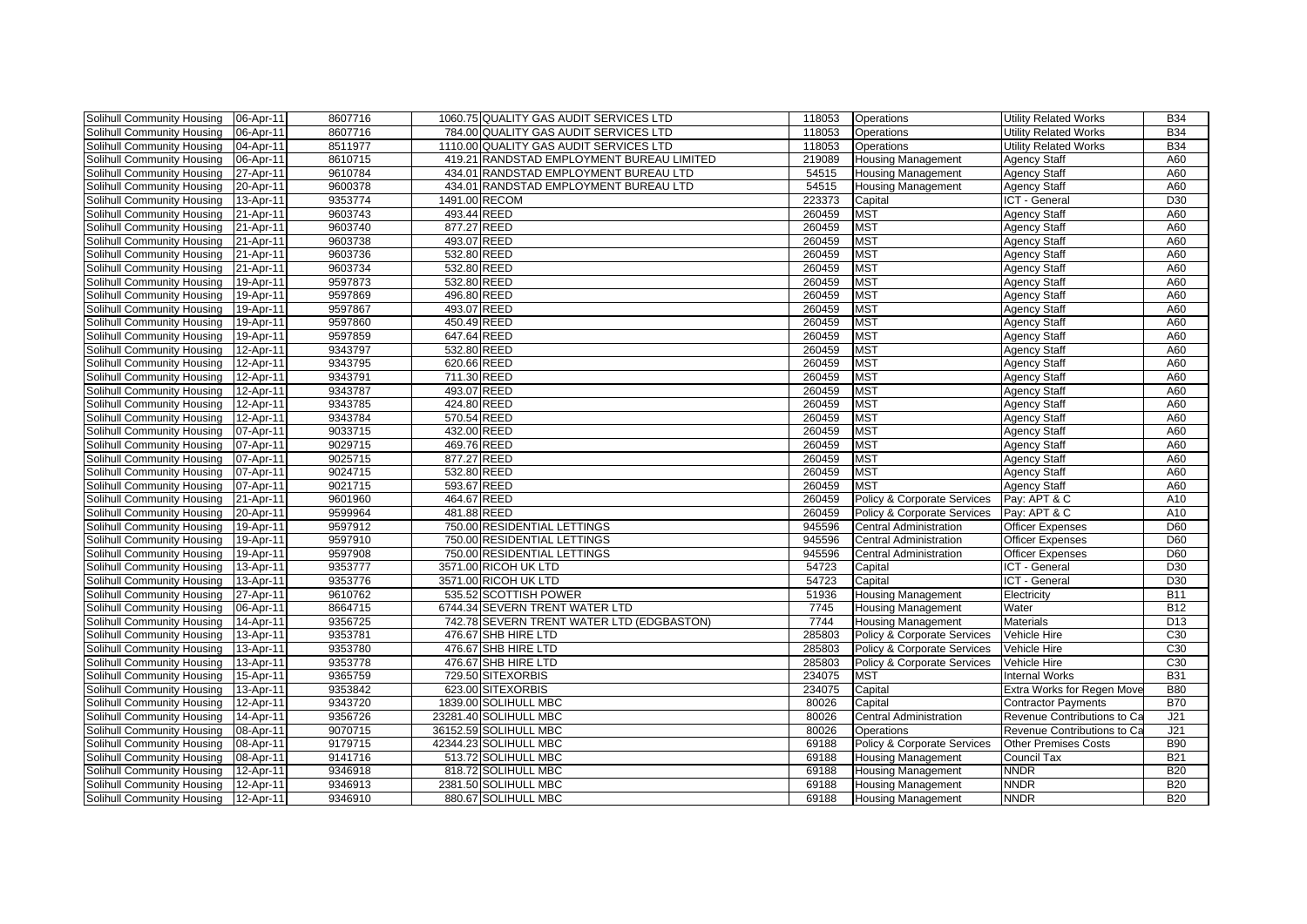| Solihull Community Housing | 12-Apr-11       | 9346907 | 880.67 SOLIHULL MBC                           | 69188  | <b>Housing Management</b>   | <b>NNDR</b>                  | <b>B20</b>      |
|----------------------------|-----------------|---------|-----------------------------------------------|--------|-----------------------------|------------------------------|-----------------|
| Solihull Community Housing | 20-Apr-11       | 9600004 | 1363.95 SOLIHULL MBC                          | 69188  | <b>Housing Management</b>   | <b>NNDR</b>                  | <b>B20</b>      |
| Solihull Community Housing | 20-Apr-11       | 9600001 | 2165.00 SOLIHULL MBC                          | 69188  | <b>Housing Management</b>   | <b>NNDR</b>                  | <b>B20</b>      |
| Solihull Community Housing | 20-Apr-11       | 9599986 | 1818.60 SOLIHULL MBC                          | 69188  | <b>Housing Management</b>   | <b>NNDR</b>                  | <b>B20</b>      |
| Solihull Community Housing | 20-Apr-11       | 9599979 | 1840.25 SOLIHULL MBC                          | 69188  | <b>Housing Management</b>   | <b>NNDR</b>                  | <b>B20</b>      |
| Solihull Community Housing | 20-Apr-11       | 9599976 | 1537.15 SOLIHULL MBC                          | 69188  | <b>Housing Management</b>   | <b>NNDR</b>                  | <b>B20</b>      |
| Solihull Community Housing | 08-Apr-11       | 9184715 | 5953.75 SOLIHULL MBC                          | 69188  | Policy & Corporate Services | <b>NNDR</b>                  | <b>B20</b>      |
| Solihull Community Housing | 08-Apr-11       | 9181715 | 21663.09 SOLIHULL MBC                         | 69188  | Policy & Corporate Services | <b>NNDR</b>                  | <b>B20</b>      |
| Solihull Community Housing | 21-Apr-11       | 9601993 | 880.67 SOLIHULL MBC                           | 69188  | <b>Housing Management</b>   | Council Tax                  | <b>B21</b>      |
| Solihull Community Housing | 21-Apr-11       | 9601987 | 891.45 SOLIHULL MBC                           | 69188  | <b>Housing Management</b>   | Council Tax                  | <b>B21</b>      |
| Solihull Community Housing | 04-Apr-11       | 8512036 | 7446.00 SOLIHULL METROPOLITAN BOROUGH COUNCIL | 9466   | Operations                  | <b>Head Office: Charges</b>  | H <sub>10</sub> |
| Solihull Community Housing | 15-Apr-11       | 9364716 | 2500.00 SOLIHULL NHS CARE TRUST               | 218430 | Operations                  | Head Office: Charges         | H <sub>10</sub> |
| Solihull Community Housing | 11-Apr-11       | 9340875 | 8401.34 SOLIHULL NHS CARE TRUST               | 218430 | Operations                  | Head Office: Charges         | H10             |
| Solihull Community Housing | 12-Apr-11       | 9344142 | 999.70 SOLON SECURITY LTD                     | 78282  | <b>Housing Management</b>   | <b>Professional Fees</b>     | <b>D50</b>      |
| Solihull Community Housing | 12-Apr-11       | 9344135 | 2400.50 SOLON SECURITY LTD                    | 78282  | <b>Balance Sheet</b>        | Victim Support Fund          | U29             |
| Solihull Community Housing | 20-Apr-11       | 9599860 | 1516.79 SOUTHERN CARE SYSTEMS                 | 102756 | Capital                     | <b>Contractor Payments</b>   | <b>B70</b>      |
| Solihull Community Housing | 20-Apr-11       | 9600160 | 3349.91 SOUTHERN ELECTRIC PLC                 | 76903  | <b>Balance Sheet</b>        | Creditors                    | S <sub>08</sub> |
| Solihull Community Housing | 20-Apr-11       | 9600160 | -9481.02 SOUTHERN ELECTRIC PLC                | 76903  | <b>Balance Sheet</b>        | Creditors                    | S <sub>08</sub> |
| Solihull Community Housing | 20-Apr-11       | 9600160 | -1162.36 SOUTHERN ELECTRIC PLC                | 76903  | <b>Balance Sheet</b>        | Creditors                    | S <sub>08</sub> |
| Solihull Community Housing | 20-Apr-11       | 9600160 | 7293.47 SOUTHERN ELECTRIC PLC                 | 76903  | <b>Balance Sheet</b>        | Creditors                    | S <sub>08</sub> |
| Solihull Community Housing | 20-Apr-11       | 9600160 | 12519.49 SOUTHERN ELECTRIC PLC                | 76903  | <b>Balance Sheet</b>        | Creditors                    | <b>S08</b>      |
| Solihull Community Housing | 27-Apr-11       | 9611027 | 2594.02 SUPERIOR PLUMBING INSTALLATION LTD    | 8091   | Capital                     | <b>Contractor Payments</b>   | <b>B70</b>      |
| Solihull Community Housing | 13-Apr-11       | 9353849 | 2816.51 SUPERIOR PLUMBING INSTALLATION LTD    | 8091   | Capital                     | <b>Contractor Payments</b>   | <b>B70</b>      |
| Solihull Community Housing | 13-Apr-11       | 9353848 | 1780.69 SUPERIOR PLUMBING INSTALLATION LTD    | 8091   | Capital                     | <b>Contractor Payments</b>   | <b>B70</b>      |
| Solihull Community Housing | 13-Apr-11       | 9353847 | 1780.69 SUPERIOR PLUMBING INSTALLATION LTD    | 8091   | Capital                     | <b>Contractor Payments</b>   | <b>B70</b>      |
| Solihull Community Housing | 13-Apr-11       | 9353846 | 3089.32 SUPERIOR PLUMBING INSTALLATION LTD    | 8091   | Capital                     | <b>Contractor Payments</b>   | <b>B70</b>      |
| Solihull Community Housing | $13 - Apr - 11$ | 9353845 | 2003.18 SUPERIOR PLUMBING INSTALLATION LTD    | 8091   | Capital                     | <b>Contractor Payments</b>   | <b>B70</b>      |
| Solihull Community Housing | 13-Apr-11       | 9353844 | 3089.32 SUPERIOR PLUMBING INSTALLATION LTD    | 8091   | Capital                     | <b>Contractor Payments</b>   | <b>B70</b>      |
| Solihull Community Housing | 13-Apr-11       | 9353843 | 1226.53 SUPERIOR PLUMBING INSTALLATION LTD    | 8091   | Capital                     | <b>Contractor Payments</b>   | <b>B70</b>      |
| Solihull Community Housing | 13-Apr-11       | 9347715 | 1544.24 SUPERIOR PLUMBING INSTALLATION LTD    | 8091   | Capital                     | <b>Contractor Payments</b>   | <b>B70</b>      |
| Solihull Community Housing | 05-Apr-11       | 8514789 | 532.67 SUPERIOR PLUMBING INSTALLATION LTD     | 8091   | Capital                     | <b>Contractor Payments</b>   | <b>B70</b>      |
| Solihull Community Housing | 05-Apr-11       | 8514788 | 1780.69 SUPERIOR PLUMBING INSTALLATION LTD    | 8091   | Capital                     | <b>Contractor Payments</b>   | <b>B70</b>      |
| Solihull Community Housing | 05-Apr-11       | 8514787 | 1499.34 SUPERIOR PLUMBING INSTALLATION LTD    | 8091   | Capital                     | <b>Contractor Payments</b>   | <b>B70</b>      |
| Solihull Community Housing | 05-Apr-11       | 8514786 | 1499.34 SUPERIOR PLUMBING INSTALLATION LTD    | 8091   | Capital                     | <b>Contractor Payments</b>   | <b>B70</b>      |
| Solihull Community Housing | 05-Apr-11       | 8514785 | 2866.83 SUPERIOR PLUMBING INSTALLATION LTD    | 8091   | Capital                     | <b>Contractor Payments</b>   | <b>B70</b>      |
| Solihull Community Housing | 05-Apr-11       | 8514784 | 2866.83 SUPERIOR PLUMBING INSTALLATION LTD    | 8091   | Capital                     | <b>Contractor Payments</b>   | <b>B70</b>      |
| Solihull Community Housing | 05-Apr-11       | 8514766 | 1226.53 SUPERIOR PLUMBING INSTALLATION LTD    | 8091   | Capital                     | <b>Contractor Payments</b>   | <b>B70</b>      |
| Solihull Community Housing | 04-Apr-11       | 8511978 | 684.67 SUPERIOR PLUMBING INSTALLATION LTD     | 8091   | Operations                  | Utility Related Works        | <b>B34</b>      |
| Solihull Community Housing | 27-Apr-11       | 9611012 | 824.82 SUPERIOR PLUMBING INSTALLATION LTD     | 8091   | Operations                  | <b>Utility Related Works</b> | <b>B34</b>      |
| Solihull Community Housing | 20-Apr-11       | 9600181 | 43636.72 SUPERIOR PLUMBING INSTALLATION LTD   | 8091   | Operations                  | <b>Utility Related Works</b> | <b>B34</b>      |
| Solihull Community Housing | 07-Apr-11       | 8963715 | 1309.14 SUPERIOR PLUMBING INSTALLATION LTD    | 8091   | Operations                  | <b>Utility Related Works</b> | <b>B34</b>      |
| Solihull Community Housing | 07-Apr-11       | 8962715 | 6218.48 SUPERIOR PLUMBING INSTALLATION LTD    | 8091   | Operations                  | Utility Related Works        | <b>B34</b>      |
| Solihull Community Housing | 07-Apr-11       | 8919715 | 1226.53 SUPERIOR PLUMBING INSTALLATION LTD    | 8091   | Operations                  | <b>Utility Related Works</b> | <b>B34</b>      |
| Solihull Community Housing | 11-Apr-11       | 9341044 | 629.75 SUPERIOR PLUMBING INSTALLATION LTD     | 8091   | Operations                  | <b>Utility Related Works</b> | <b>B34</b>      |
| Solihull Community Housing | 20-Apr-11       | 9599762 | 1226.53 SUPERIOR PLUMBING INSTALLATION LTD    | 8091   | <b>MST</b>                  | <b>Internal Works</b>        | <b>B31</b>      |
| Solihull Community Housing | 20-Apr-11       | 9599761 | 1291.38 SUPERIOR PLUMBING INSTALLATION LTD    | 8091   | <b>MST</b>                  | <b>Internal Works</b>        | <b>B31</b>      |
| Solihull Community Housing | 12-Apr-11       | 9346812 | 2082.69 SUPERIOR PLUMBING INSTALLATION LTD    | 8091   | <b>MST</b>                  | <b>Internal Works</b>        | <b>B31</b>      |
| Solihull Community Housing | 12-Apr-11       | 9346809 | 2015.83 SUPERIOR PLUMBING INSTALLATION LTD    | 8091   | <b>MST</b>                  | <b>Internal Works</b>        | <b>B31</b>      |
| Solihull Community Housing | 12-Apr-11       | 9346804 | 1884.35 SUPERIOR PLUMBING INSTALLATION LTD    | 8091   | <b>MST</b>                  | <b>Internal Works</b>        | <b>B31</b>      |
| Solihull Community Housing | 21-Apr-11       | 9603821 | 666.00 THE BECK CO LTD                        | 8207   | <b>MST</b>                  | Stocks                       | R <sub>10</sub> |
| Solihull Community Housing | 21-Apr-11       | 9603820 | 1209.00 THE BECK CO LTD                       | 8207   | <b>MST</b>                  | Stocks                       | R <sub>10</sub> |